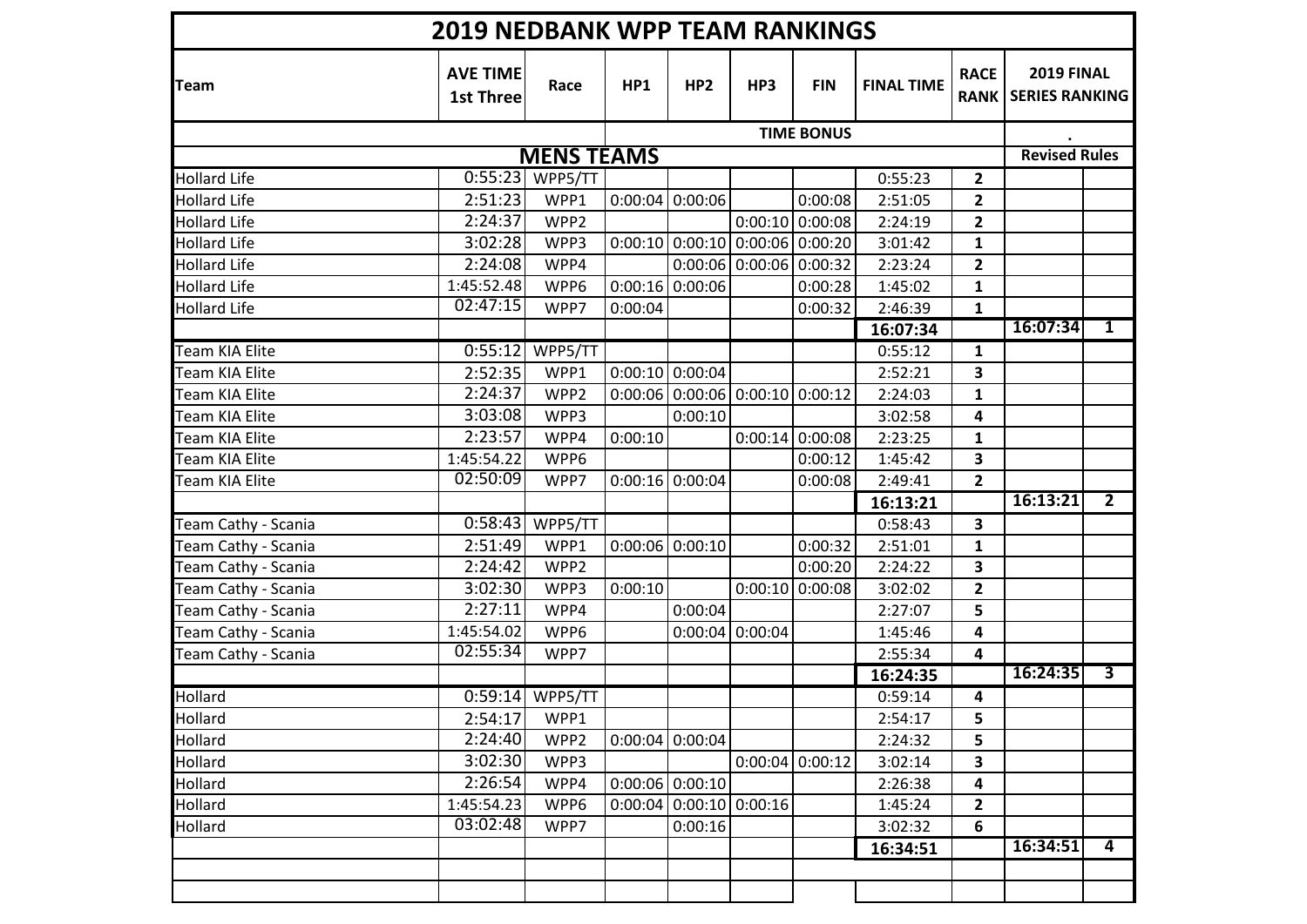| Team                            | <b>AVE TIME</b><br><b>1st Three</b> | Race    | HP1     | HP <sub>2</sub>   | HP3 | <b>FIN</b> | <b>FINAL TIME</b> | <b>RACE</b>             | <b>2019 FINAL</b><br><b>RANK   SERIES RANKING</b> |                         |
|---------------------------------|-------------------------------------|---------|---------|-------------------|-----|------------|-------------------|-------------------------|---------------------------------------------------|-------------------------|
| Food Lovers Market Men          | 1:03:23                             | WPP5/TT |         |                   |     |            | 1:03:23           | 6                       |                                                   |                         |
| Food Lovers Market Men          | 2:59:15                             | WPP1    |         |                   |     |            | 2:59:15           | 6                       |                                                   |                         |
| Food Lovers Market Men          | 2:24:48                             | WPP2    |         |                   |     |            | 2:24:48           | 6                       |                                                   |                         |
| Food Lovers Market Men          | 3:05:56                             | WPP3    |         |                   |     |            | 3:05:56           | 5                       |                                                   |                         |
| Food Lovers Market Men          | 2:27:50                             | WPP4    |         |                   |     |            | 2:27:50           | 6                       |                                                   |                         |
| Food Lovers Market Men          | 1:45:56.83                          | WPP6    |         |                   |     |            | 1:45:57           | 6                       |                                                   |                         |
| <b>Food Lovers Market Men</b>   | 02:54:01                            | WPP7    |         |                   |     |            | 2:54:01           | $\overline{\mathbf{3}}$ |                                                   |                         |
|                                 |                                     |         |         |                   |     |            | 16:41:10          |                         | 16:41:10                                          | $\overline{\mathbf{5}}$ |
| Lumber City Men                 | 1:00:37                             | WPP5/TT |         |                   |     |            | 1:00:37           | 5                       |                                                   |                         |
| Lumber City Men                 | 2:59:59                             | WPP1    |         |                   |     |            | 2:59:59           | $\overline{\mathbf{z}}$ |                                                   |                         |
| Lumber City Men                 | 2:26:43                             | WPP2    |         |                   |     |            | 2:26:43           | $\overline{\mathbf{z}}$ |                                                   |                         |
| Lumber City Men                 | 3:15:13                             | WPP3    |         |                   |     |            | 3:15:13           | 6                       |                                                   |                         |
| Lumber City Men                 | 2:36:43                             | WPP4    |         |                   |     |            | 2:36:43           | $\overline{\mathbf{z}}$ |                                                   |                         |
| Lumber City Men                 | 1:45:55.79                          | WPP6    |         |                   |     |            | 1:45:56           | 5                       |                                                   |                         |
| Lumber City Men                 | 02:56:39                            | WPP7    |         |                   |     |            | 2:56:39           | 5                       |                                                   |                         |
|                                 |                                     |         |         |                   |     |            | 17:01:50          |                         | 17:01:50                                          | $\overline{6}$          |
| <b>Team NCCS</b>                | <b>DNS</b>                          | WPP5/TT |         |                   |     |            | 1:10:15           | <b>DNS</b>              |                                                   |                         |
| <b>Team NCCS</b>                | 2:53:28                             | WPP1    |         |                   |     |            | 2:53:28           | 4                       |                                                   |                         |
| <b>Team NCCS</b>                | 2:24:45                             | WPP2    |         | $0:00:10$ 0:00:10 |     |            | 2:24:25           | 4                       |                                                   |                         |
| <b>Team NCCS</b>                | <b>DNS</b>                          | WPP3    |         |                   |     |            | 3:22:34           | <b>DNS</b>              |                                                   |                         |
| <b>Team NCCS</b>                | 2:25:55                             | WPP4    | 0:00:04 |                   |     |            | 2:25:51           | 3                       |                                                   |                         |
| <b>Team NCCS</b>                | <b>DNS</b>                          | WPP6    |         |                   |     |            | 2:01:24           | <b>DNS</b>              |                                                   |                         |
| <b>Team NCCS</b>                | <b>DNS</b>                          | WPP7    |         |                   |     |            | 2:56:04           | <b>DNS</b>              |                                                   |                         |
|                                 |                                     |         |         |                   |     |            | 17:14:01          |                         | 17:14:01                                          | 7                       |
| <b>Pupkewits Megabuild Team</b> | 1:09:45                             | WPP5/TT |         |                   |     |            | 1:09:45           | 8                       |                                                   |                         |
| <b>Pupkewits Megabuild Team</b> | 3:18:57                             | WPP1    |         |                   |     |            | 3:18:57           | 9                       |                                                   |                         |
| <b>Pupkewits Megabuild Team</b> | 2:39:30                             | WPP2    |         |                   |     |            | 2:39:30           | 8                       |                                                   |                         |
| <b>Pupkewits Megabuild Team</b> | <b>DNF</b>                          | WPP3    |         |                   |     |            | 3:22:19           | <b>DNF</b>              |                                                   |                         |
| Pupkewits Megabuild Team        | 2:38:51                             | WPP4    |         |                   |     |            | 2:38:51           | 8                       |                                                   |                         |
| <b>Pupkewits Megabuild Team</b> | 1:50:10.46                          | WPP6    |         |                   |     |            | 1:50:10           | $\overline{\mathbf{z}}$ |                                                   |                         |
| <b>Pupkewits Megabuild Team</b> | 03:05:16                            | WPP7    |         |                   |     |            | 3:05:16           | $\overline{7}$          |                                                   |                         |
|                                 |                                     |         |         |                   |     |            | 18:04:49          |                         | 18:04:49                                          | 8                       |
|                                 |                                     |         |         |                   |     |            |                   |                         |                                                   |                         |
|                                 |                                     |         |         |                   |     |            |                   |                         |                                                   |                         |
|                                 |                                     |         |         |                   |     |            |                   |                         |                                                   |                         |
|                                 |                                     |         |         |                   |     |            |                   |                         |                                                   |                         |
|                                 |                                     |         |         |                   |     |            |                   |                         |                                                   |                         |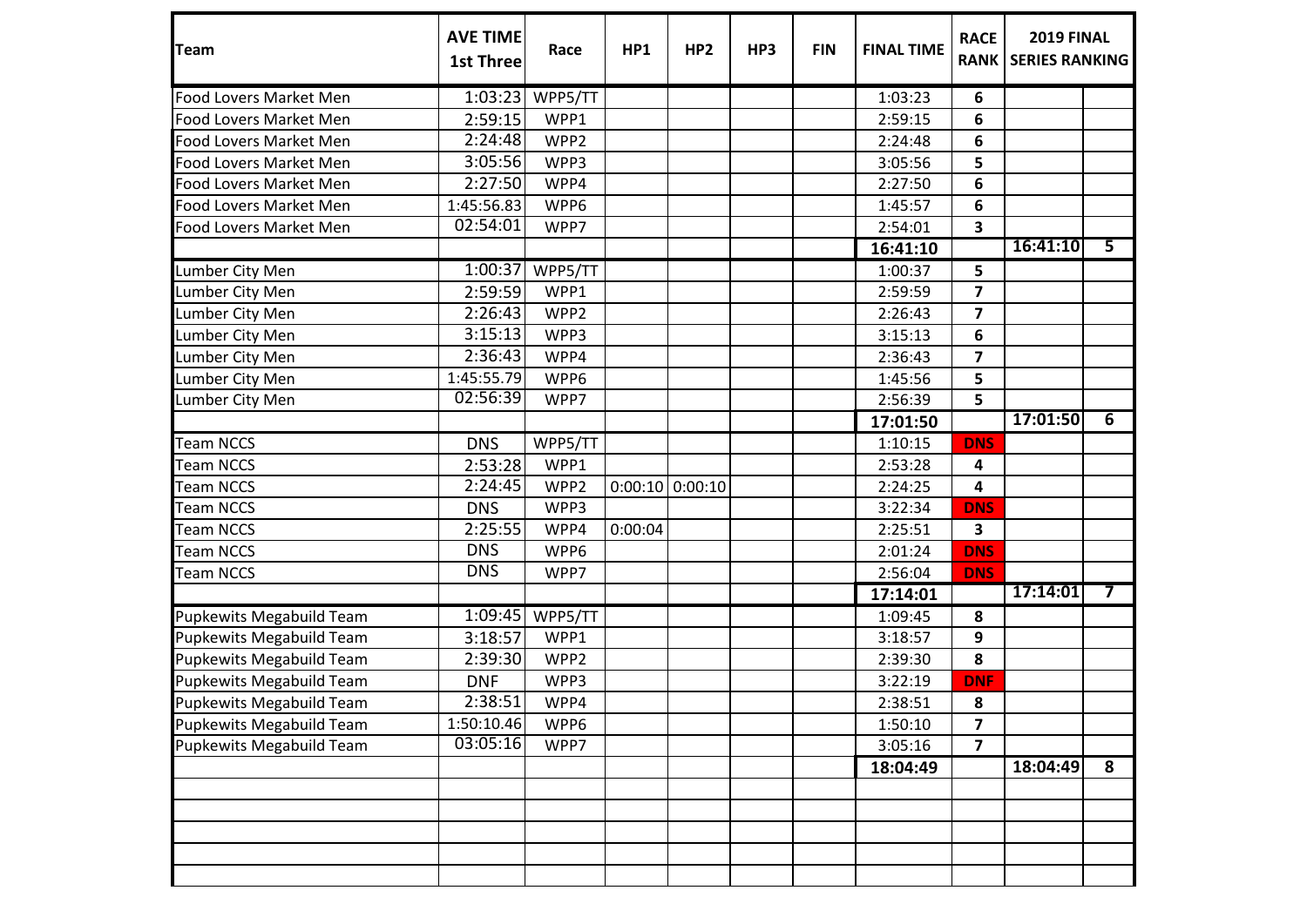| Team                      | <b>AVE TIME</b><br><b>1st Three</b> | Race    | HP1                 | HP <sub>2</sub>   | HP3                       | <b>FIN</b>        | <b>FINAL TIME</b> | <b>RACE</b><br><b>RANK</b> | <b>2019 FINAL</b><br><b>SERIES RANKING</b> |                         |  |
|---------------------------|-------------------------------------|---------|---------------------|-------------------|---------------------------|-------------------|-------------------|----------------------------|--------------------------------------------|-------------------------|--|
| Legacy of love foundation | 1:05:42                             | WPP5/TT |                     |                   |                           |                   | 1:05:42           | $\overline{\mathbf{z}}$    |                                            |                         |  |
| Legacy of love foundation | 3:14:31                             | WPP1    |                     |                   |                           |                   | 3:14:31           | 8                          |                                            |                         |  |
| Legacy of love foundation | 2:42:31                             | WPP2    |                     |                   |                           |                   | 2:42:31           | 9                          |                                            |                         |  |
| Legacy of love foundation | 3:22:04                             | WPP3    |                     |                   |                           |                   | 3:22:04           | $\overline{\mathbf{z}}$    |                                            |                         |  |
| Legacy of love foundation | 2:42:38                             | WPP4    |                     |                   |                           |                   | 2:42:38           | 9                          |                                            |                         |  |
| Legacy of love foundation | 2:00:54.24                          | WPP6    |                     |                   |                           |                   | 2:00:54           | 8                          |                                            |                         |  |
| Legacy of love foundation | 03:18:05                            | WPP7    |                     |                   |                           |                   | 3:18:05           | 8                          |                                            |                         |  |
|                           |                                     |         |                     |                   |                           |                   | 18:26:25          |                            | 18:26:25                                   | $\overline{9}$          |  |
|                           |                                     |         | <b>WOMENS TEAMS</b> |                   |                           |                   |                   |                            |                                            |                         |  |
| <b>Team</b>               | <b>AVE TIME</b>                     | Race    | HP1                 | HP <sub>2</sub>   | HP3                       | <b>FIN</b>        | <b>FINAL TIME</b> | <b>RACE</b>                | <b>SERIES RANK</b>                         |                         |  |
|                           |                                     |         |                     |                   |                           | <b>TIME BONUS</b> |                   |                            | <b>All Results</b>                         |                         |  |
| <b>Foodlovers Market</b>  | 1:07:34                             | WPP5/TT |                     |                   |                           |                   | 1:07:34           | 1                          |                                            |                         |  |
| <b>Foodlovers Market</b>  | 2:28:25                             | WPP1    |                     | $0:00:14$ 0:00:10 |                           | 0:00:20           | 2:27:41           | 1                          |                                            |                         |  |
| <b>Foodlovers Market</b>  | 2:04:00                             | WPP2    |                     |                   | $0:00:16$ 0:00:16 0:00:16 | 0:00:20           | 2:02:52           | 1                          |                                            |                         |  |
| <b>Foodlovers Market</b>  | 2:26:15                             | WPP3    |                     | $0:00:14$ 0:00:06 |                           | 0:00:08           | 2:25:47           | $\mathbf{2}$               |                                            |                         |  |
| <b>Foodlovers Market</b>  | 2:12:16                             | WPP4    |                     | $0:00:10$ 0:00:10 |                           | 0:00:08           | 2:11:48           | $\overline{\mathbf{2}}$    |                                            |                         |  |
| <b>Foodlovers Market</b>  | 1:16:01.31                          | WPP6    |                     |                   | $0:00:10$ 0:00:04 0:00:06 | 0:00:08           | 1:15:33           | $\overline{\mathbf{2}}$    |                                            |                         |  |
| <b>Foodlovers Market</b>  | 02:26:56                            | WPP7    |                     | $0:00:14$ 0:00:16 |                           | 0:00:20           | 2:26:06           | 3                          |                                            |                         |  |
|                           |                                     |         |                     |                   |                           |                   | 13:57:22          |                            | 13:57:22                                   | 1                       |  |
| MyLife powered by Hollard | 1:11:04                             | WPP5/TT |                     |                   |                           |                   | 1:11:04           | 3                          |                                            |                         |  |
| MyLife powered by Hollard | 2:28:53                             | WPP1    |                     | $0:00:06$ 0:00:04 |                           | 0:00:12           | 2:28:31           | $\overline{\mathbf{2}}$    |                                            |                         |  |
| MyLife powered by Hollard | 2:03:54                             | WPP2    |                     | $0:00:04$ 0:00:04 |                           | 0:00:20           | 2:03:26           | $\overline{\mathbf{2}}$    |                                            |                         |  |
| MyLife powered by Hollard | 2:26:25                             | WPP3    |                     |                   |                           |                   | 2:26:25           | 4                          |                                            |                         |  |
| MyLife powered by Hollard | 2:13:17                             | WPP4    |                     |                   |                           |                   | 2:13:17           | $\overline{\mathbf{4}}$    |                                            |                         |  |
| MyLife powered by Hollard | 1:16:02.77                          | WPP6    | 0:00:04             | $0:00:10$ 0:00:04 |                           |                   | 1:15:45           | 3                          |                                            |                         |  |
| MyLife powered by Hollard | 02:25:52                            | WPP7    |                     | 0:00:04           |                           | 0:00:12           | 2:25:36           | $\mathbf{1}$               |                                            |                         |  |
|                           |                                     |         |                     |                   |                           |                   | 14:04:04          |                            | 14:04:04                                   | $\overline{2}$          |  |
| <b>Lumber City</b>        | 1:08:47                             | WPP5/TT |                     |                   |                           |                   | 1:08:47           | $\overline{2}$             |                                            |                         |  |
| <b>Lumber City</b>        | 2:32:10                             | WPP1    |                     |                   |                           |                   | 2:32:10           | 3                          |                                            |                         |  |
| <b>Lumber City</b>        | 2:04:04                             | WPP2    |                     |                   |                           |                   | 2:04:04           | 3                          |                                            |                         |  |
| <b>Lumber City</b>        | 2:26:13                             | WPP3    |                     |                   |                           | 0:00:12           | 2:26:01           | $\overline{\mathbf{3}}$    |                                            |                         |  |
| <b>Lumber City</b>        | 2:12:03                             | WPP4    |                     | $0:00:06$ 0:00:04 |                           |                   | 2:11:53           | 3                          |                                            |                         |  |
| <b>Lumber City</b>        | 1:16:01.48                          | WPP6    |                     |                   |                           |                   | 1:16:01           | 4                          |                                            |                         |  |
| <b>Lumber City</b>        | 02:27:23                            | WPP7    |                     |                   |                           |                   | 2:27:23           | 4                          |                                            |                         |  |
|                           |                                     |         |                     |                   |                           |                   | 14:06:19          |                            | 14:06:19                                   | $\overline{\mathbf{3}}$ |  |
|                           |                                     |         |                     |                   |                           |                   |                   |                            |                                            |                         |  |